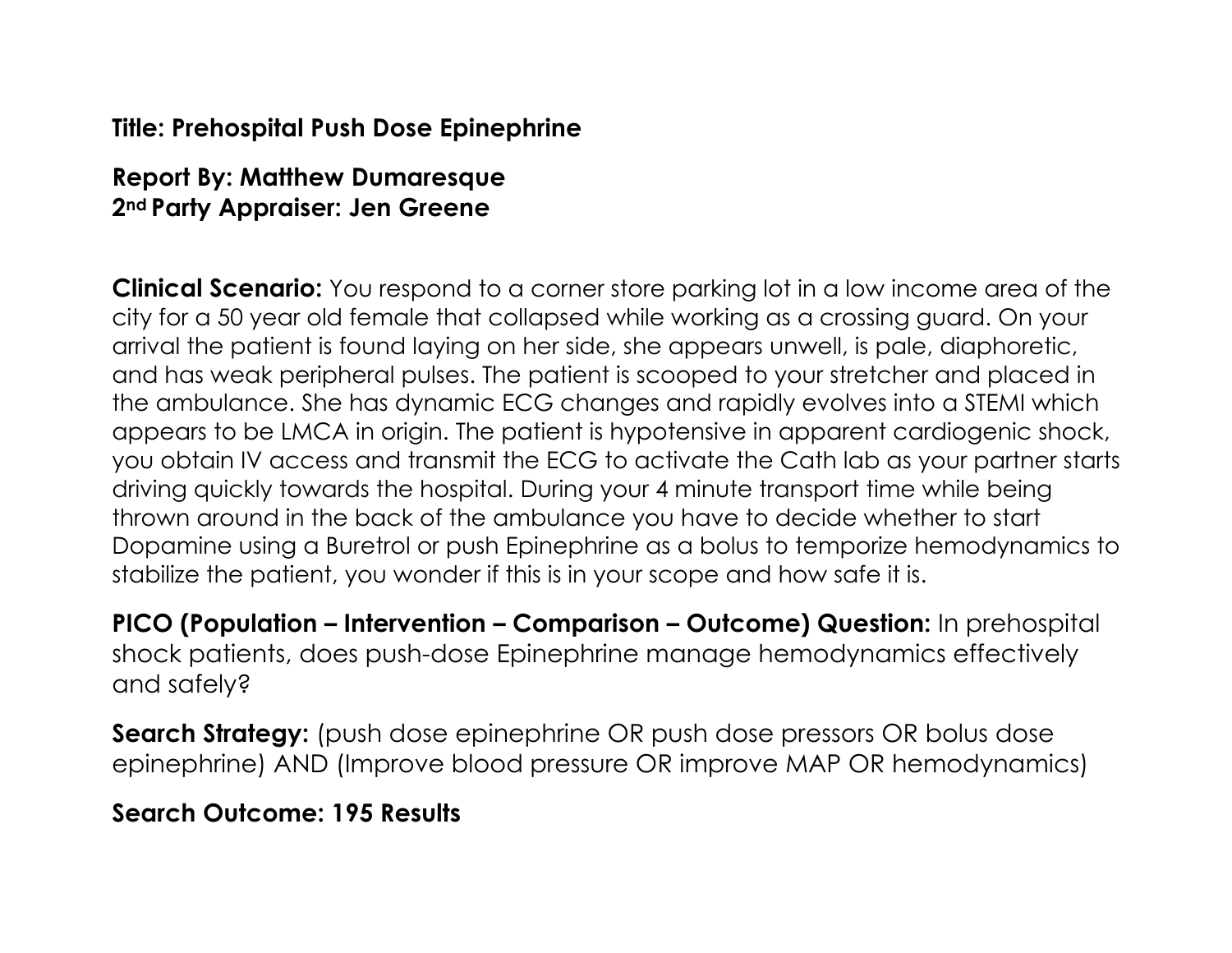| <b>AUTHOR,</b><br><b>DATE</b> | <b>POPULATION</b>                                                                                                                                                                                            | <b>DESIGN (LOE)</b>                     | <b>OUTCOMES</b>                                                                           | <b>RESULTS</b>                                                                                                                                                                                                                                                                                                                                                                                                                                         | <b>STRENGTHS/</b><br><b>WEAKNESSES</b>                                                                                                                     |
|-------------------------------|--------------------------------------------------------------------------------------------------------------------------------------------------------------------------------------------------------------|-----------------------------------------|-------------------------------------------------------------------------------------------|--------------------------------------------------------------------------------------------------------------------------------------------------------------------------------------------------------------------------------------------------------------------------------------------------------------------------------------------------------------------------------------------------------------------------------------------------------|------------------------------------------------------------------------------------------------------------------------------------------------------------|
| Nawrocki,<br>2020             | Shock patients<br>transported by an<br>American Critical<br>Care Transport<br>Service in Pittsburg,<br>PA, USA. BP <90<br>systolic, MAP <65.<br>Excluded: pregnant<br>patients, prisoners,<br>age 18 or less | Retrospective<br>Observational<br>Study | • Primary Diagnosis<br>Associated<br>• Hemodynamic<br><b>Outcomes</b><br>• Adverse Events | • Post ROSC (43.9%),<br>Sepsis (15.8%), Altered<br>Mental Status (14.0%)<br>• Mean MAP Increase of<br>13.0 (5.0-34.0mmHg)<br>Mean Increase in HR 2.0<br>$(-1.0 - 9.3)$<br>• Hypotension Resolved in<br>58.5%<br>• 1 episode of transient<br>extreme hypertension<br>with no patient harm<br>• 3 patients experienced<br>cardiac arrest within<br>several minutes of PDE<br>• Single case of 30mcg<br>admin, no other<br>medication or dosing<br>errors | Strength:<br><b>Critical Care</b><br>Transport<br><b>Patients</b><br>Weaknesses:<br><b>Small Study</b><br>with missing<br>results for 14<br>patients of 52 |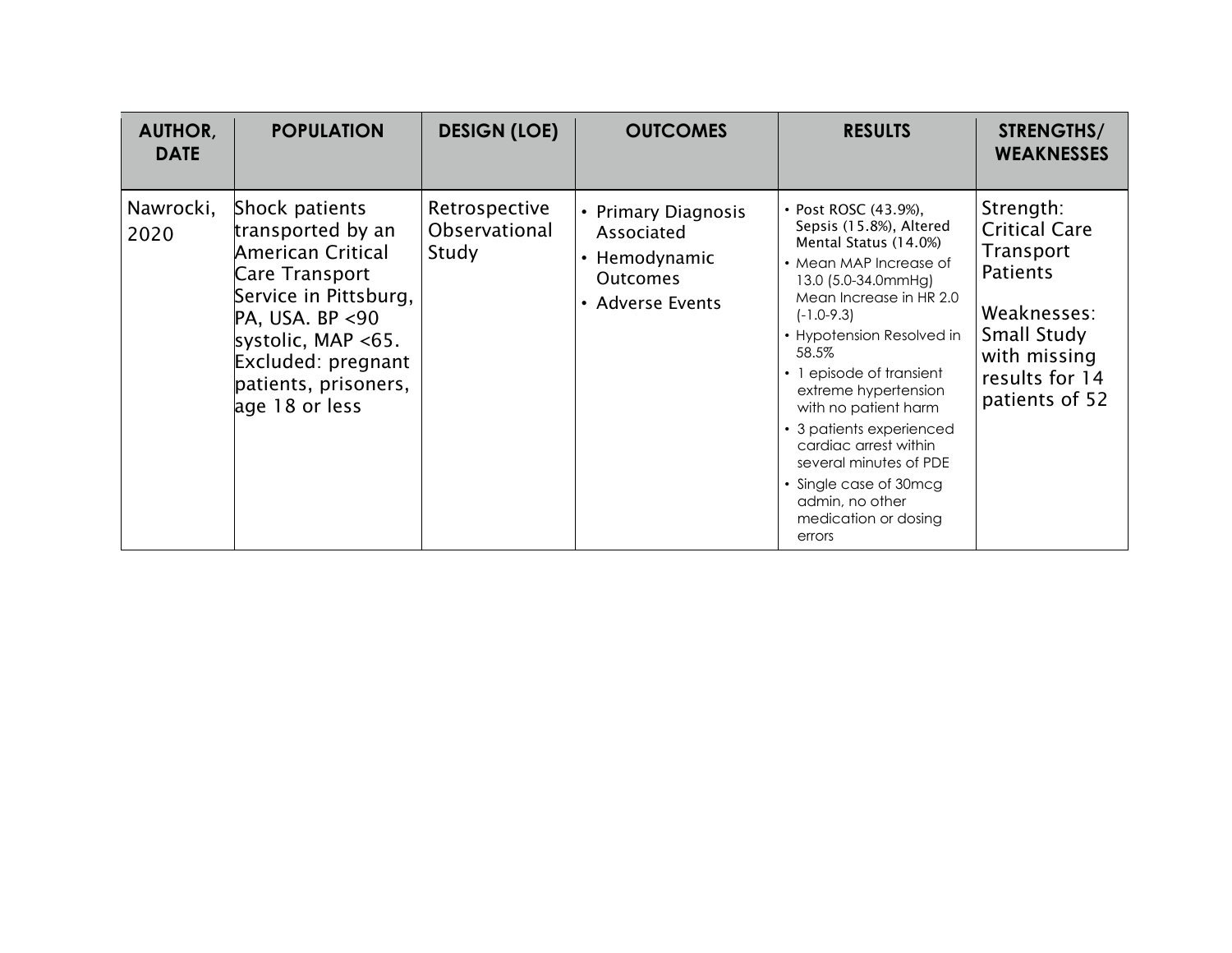| <b>AUTHOR,</b><br><b>DATE</b> | <b>POPULATION</b>                                                                                                                                                                                                                                                                                        | <b>DESIGN (LOE)</b>                   | <b>OUTCOMES</b>                                                                                                                                                                                                                                                                                                                                                                  | <b>RESULTS</b>                                                                                                                                                                                                                                                                                                                                                                                                                                                                                                                                                                                                                                                                                                                                                                           | STRENGTHS/<br><b>WEAKNESSES</b>                                                                                                                                                                                                                                                                                                                                                                                                                                                                                                                    |
|-------------------------------|----------------------------------------------------------------------------------------------------------------------------------------------------------------------------------------------------------------------------------------------------------------------------------------------------------|---------------------------------------|----------------------------------------------------------------------------------------------------------------------------------------------------------------------------------------------------------------------------------------------------------------------------------------------------------------------------------------------------------------------------------|------------------------------------------------------------------------------------------------------------------------------------------------------------------------------------------------------------------------------------------------------------------------------------------------------------------------------------------------------------------------------------------------------------------------------------------------------------------------------------------------------------------------------------------------------------------------------------------------------------------------------------------------------------------------------------------------------------------------------------------------------------------------------------------|----------------------------------------------------------------------------------------------------------------------------------------------------------------------------------------------------------------------------------------------------------------------------------------------------------------------------------------------------------------------------------------------------------------------------------------------------------------------------------------------------------------------------------------------------|
| Guyette,<br>2019              | Patients transported<br>by a single large<br>critical care<br>transport network<br>from January 2011 to<br>January 2017.<br>Included adult<br>patients greater<br>than or equal to 14<br>years of age with<br>profound<br>hypotension.<br>Any patient with at<br>least one<br>documented SBP<br><70mmHg. | Retrospective<br>case-cohort<br>study | 24-hour survival,<br>survival to hospital<br>discharge, and 30-<br>day survival<br>Abnormal vital signs<br>within 10 minutes of<br>the index event<br>(persistent hypo-<br>tension <70 mmHg,<br>severe hypertension<br>$>220$ mmHg),<br>tachydysrrhythmia,<br>need for<br>cardiopulmonary<br>resuscitation; and<br>new post-treatment<br>infusion vasopressor<br>administration. | • 24-hour survival for the<br>Bolus dose epinephrine<br>(BDE)-treated group was<br>significantly lower (65%<br>$vs. 82\%)$<br>• Survival to hospital<br>discharge was lower in<br>the BDE-treated patients<br>(43% vs. 60%, however<br>not significant after<br>adjustment P=0.05)<br>30-day survival was lower<br>in the BDE-treated<br>patients (38% vs. 56%)<br>• In the 10 minutes after<br>the index hypotensive<br>event, mean BP was<br>significantly higher<br>among BDE-treated<br>patients than controls (99<br>mmHg vs. 89 mmHg, P<br>< 0.001<br>• A significantly higher<br>proportion of BDE-<br>treated patients had<br>recurrent hypotension<br>(68% vs. 50%)<br>• 1% of the BDE-treated<br>patients had an episode<br>of SBP>220 compared to<br>0% of the control group. | Strengths: Large<br>cohort, large<br>amount of data<br>points with little to<br>no missing data,<br>CCT patients,<br>control group,<br>adjusted values<br>by several means<br>(Likert scale,<br>Wilcoxon rank-<br>sum test).<br>Weaknesses: The<br>control group was<br>prior to BDE<br>protocol being in<br>place so other<br>treatments would<br>have been<br>started sooner<br>(pressor infusions),<br>the patients who<br>received the BDE<br>treatment were<br>sicker (started with<br>a mean systolic BP<br>of 74.8 vs. 100,<br>GCS 3 vs. 8) |